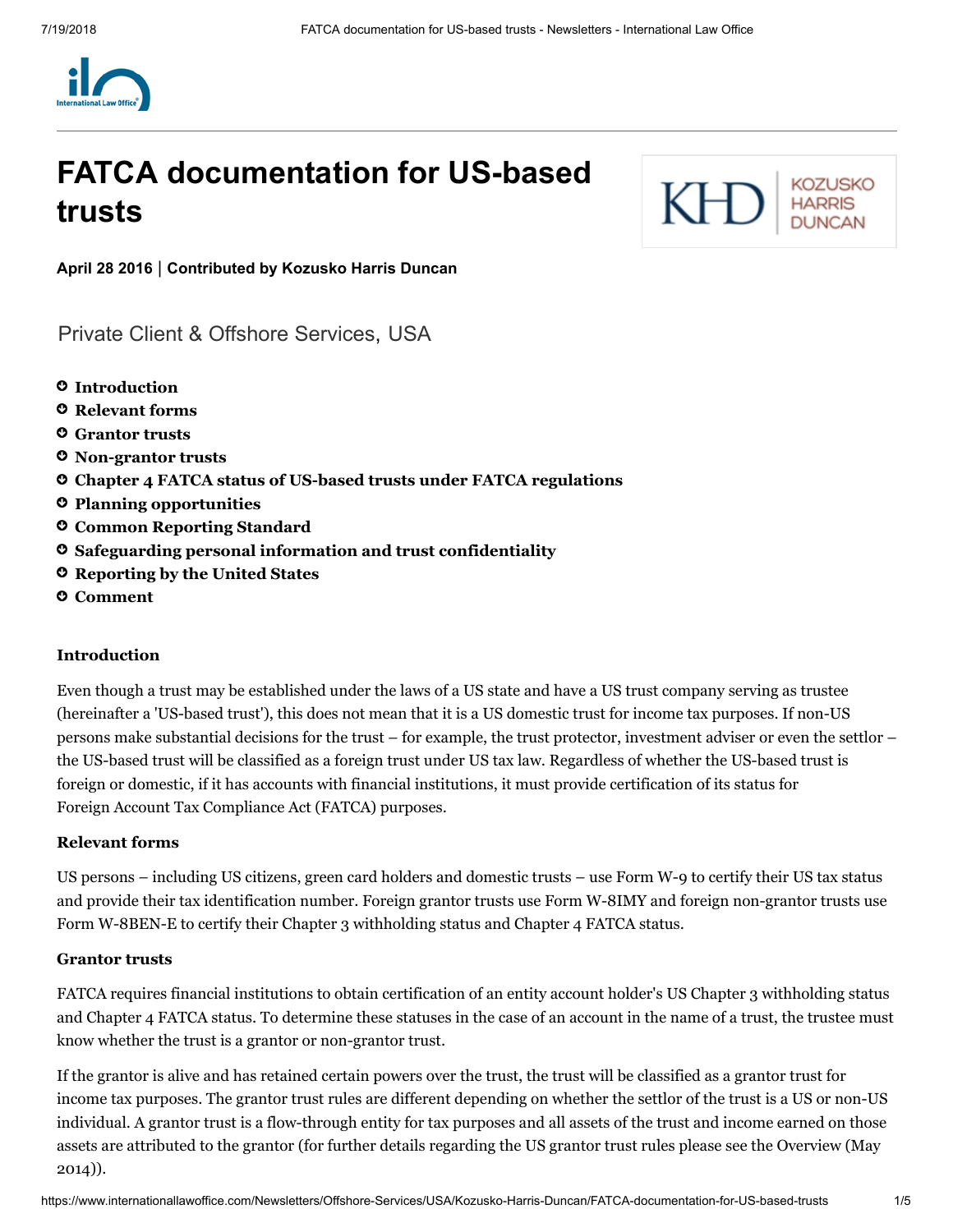# *US grantors*

When FATCA documentation is requested, the US trustee of a domestic grantor trust will provide either a W-9 with the name and tax identification number of the US grantor or a W-9 with the name and tax identification number of the trust itself. This depends on which tax filing method the trustee has opted to use pursuant to Treasury Regulation 1.671-4(b)(2). The trustee may need to explain the documentation to the requesting financial institution and refer the requester to the table in the W-9 instructions explaining which name and number to give to the requester. In either case, a non-US requesting financial institution will note that it has a US reportable account and will file an annual FATCA report.

If the trust is a foreign grantor trust with a US grantor, the trustee will provide a Form W-8IMY for the trust indicating that its Chapter 3 withholding status is non-withholding foreign grantor trust, along with a Form W-9 for the US grantor. This tells the requesting financial institution that the beneficial owner of any income is a US taxpayer and therefore is not subject to US withholding tax. The foreign trust will also have a Chapter 4 FATCA status, which will depend on the circumstances of the particular trust.

# *Non-US grantors*

If the trust is a foreign grantor trust with a non-US grantor, the trustee will provide a Form W-8IMY for the trust indicating that its Chapter 3 withholding status is non-withholding foreign grantor trust, along with a Form W-8BEN for the non-US grantor. This tells the requesting financial institution that the beneficial owner of any income is not a US taxpayer and is subject to US withholding tax on certain US source income. The requesting financial institution, if located in a country that has adopted the Organisation for Economic Cooperation and Development (OECD) Common Reporting Standard (CRS), will determine whether the non-US grantor is tax resident in a country that is a CRS partner jurisdiction and, if so, will file the necessary CRS report (for further details please see "Common Reporting Standard [considerations](http://www.internationallawoffice.com/Newsletters/Offshore-Services/USA/Kozusko-Harris-Duncan/Common-Reporting-Standard-considerations-for-FATCA-compliant-trusts) for FATCA compliant trusts"). The foreign trust will also have a Chapter 4 FATCA status, which will depend on the circumstances of the particular trust.

### <span id="page-1-0"></span>**Non-grantor trusts**

If the grantor is deceased or the trust does not otherwise qualify as a grantor trust under the US grantor trust rules, the trust will be a non-grantor trust and a separate taxpayer. If the non-grantor trust is a US domestic trust meeting both the control and court tests (for further details please see the [Overview](http://www.internationallawoffice.com/Newsletters/Offshore-Services/USA/Kozusko-Harris-Duncan/Overview-May-2014) (May 2014)), it will provide the requesting financial institution with a Form W-9 certifying its US tax status and providing its US tax identification number. The non-US financial institution has a US reportable account and will file an annual FATCA report.

If the US-based non-grantor trust does not meet the control trust, so that it is foreign for US tax purposes, the trustee will provide the requesting financial institution with a Form W-8BEN-E for the trust. The requester will then know that the trust has a Chapter 3 withholding status of complex trust and will be subject to US withholding tax on certain US source income. The trustee must determine the trust's Chapter 4 FATCA status.

# <span id="page-1-1"></span>**Chapter 4 FATCA status of US-based trusts under FATCA regulations**

Only US-based trusts that are classified as foreign for US tax purposes have a FATCA Chapter 4 status. The US trustee of a foreign trust established under the law of a US state must determine the trust's FATCA status using the final FATCA regulations. In most cases, where the trust holds financial assets and the professional trust company manages and administers the assets in accordance with the terms of the trust instrument for the benefit of the beneficiaries, the trust will be classified as an investment entity and thus a foreign financial institution (FFI).

This result is similar to the classification of most foreign trusts with an offshore trust company as trustee in a jurisdiction with a FATCA intergovernmental agreement (IGA). Under the terms of the IGA, such a trust can have a deemed-compliant status of trustee-documented trust and its trustee can handle all FATCA due diligence and reporting, if any. The foreign trust in the IGA jurisdiction need not be registered with the Internal Revenue Service (IRS).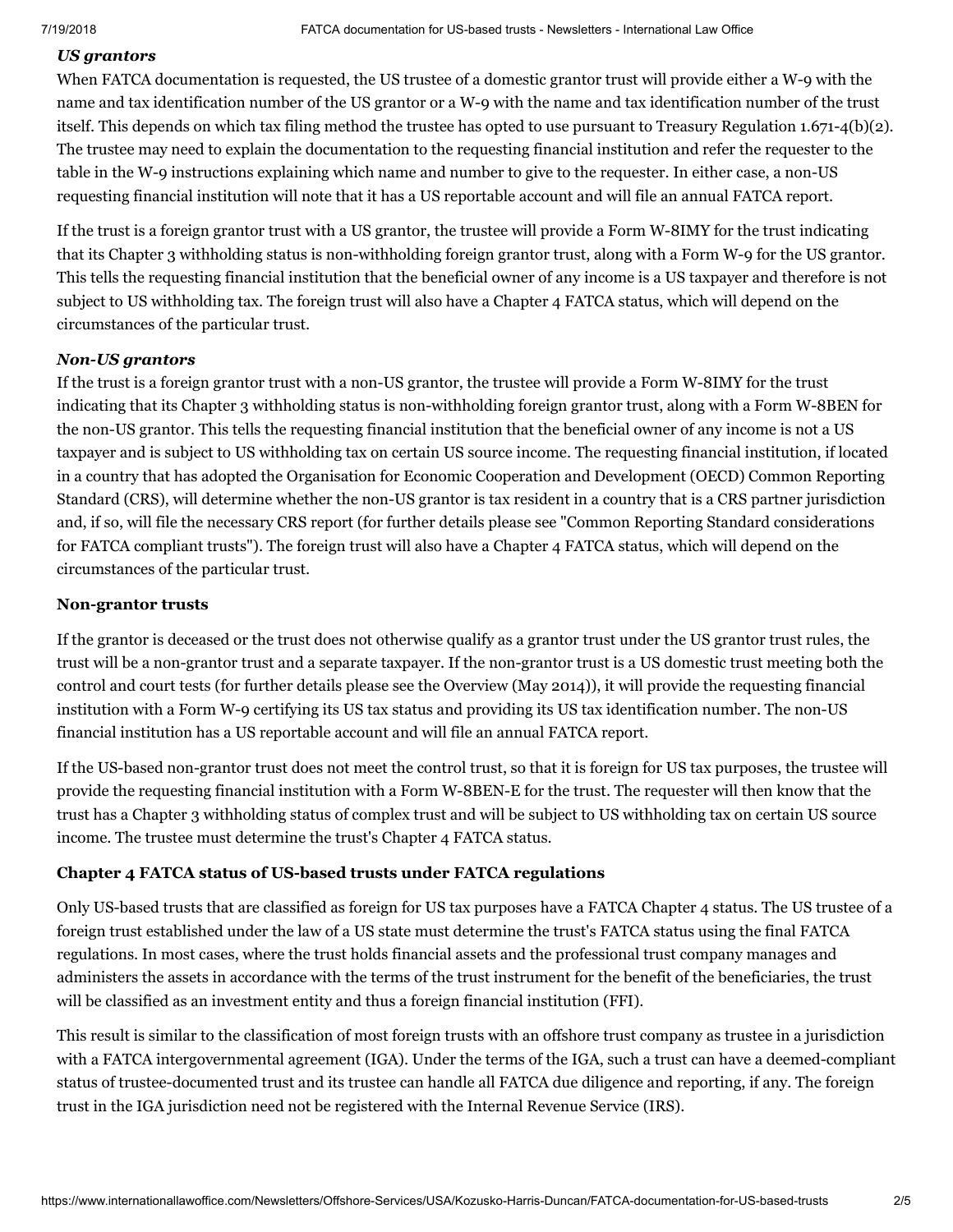#### 7/19/2018 FATCA documentation for US-based trusts - Newsletters - International Law Office

However, the FATCA regulations do not provide for a trustee-documented trust. Unless the trust has a sponsoring entity, the trustee of a foreign US-based trust must register the trust with the IRS and the trust will be issued a global intermediary identification number (GIIN). Such a trust has a Chapter 4 FATCA status of participating FFI, which is indicated on its W-8IMY or W-8BEN-E. The trustee is responsible for FATCA due diligence and reporting, if any.

Alternatively, the trust company can register with the IRS as a FATCA-sponsoring entity. The trust company can then agree to provide FATCA due diligence and reporting for the trust, as its sponsoring entity, so that the trust will qualify for a FATCA status of sponsored investment entity or sponsored closely held investment vehicle under the FATCA regulations.

A US-based foreign grantor trust can be a certified deemed-compliant FFI as a sponsored closely held investment vehicle if its trustee is a US financial institution, which has agreed as sponsoring entity to fulfil all FATCA due diligence and reporting, and fewer than 20 individuals – in this case, the grantor – are considered to own the trust's equity interests. As such, the US-based foreign grantor trust itself need not be registered with the IRS.

A US-based foreign non-grantor trust can be a registered deemed-compliant FFI as a sponsored investment entity. Its sponsoring entity will register the trust as a sub-account of the sponsoring entity's GIIN. In the case of a sponsored investment entity, the sponsoring entity need not be a US financial institution. Some law firms and accounting firms are registered and can act as such sponsoring entities. It is possible that a US-based foreign non-grantor trust with a US financial institution as sponsoring entity would also qualify as a sponsored closely held investment vehicle, but the IRS has yet to issue guidance on how to count the number of individuals owning equity interests for such classification purposes.

# <span id="page-2-0"></span>**Planning opportunities**

A non-US settlor can establish a foreign grantor trust in a US state with a US trust company that agrees to act as a FATCA sponsoring entity, and that trust will be certified deemed compliant for FATCA purposes. The trustee can provide any requesting financial institution with a Form W-8IMY showing a FATCA status of certified deemed-compliant sponsored closely held investment vehicle. In some cases, these non-US settlors establish foreign grantor trusts with US trust companies because, following the death of the grantor, the beneficiaries are US individuals. At that time, the trust can qualify as a US domestic trust.

Given flexible state trust laws and the stable, mature fiduciary market, non-US settlors are increasingly considering using US trust companies knowing that the trust will remain foreign following the grantor's death. The trust can continue to be deemed compliant for FATCA purposes as a sponsored investment entity.

# <span id="page-2-1"></span>**Common Reporting Standard**

With FATCA compliance in place, the US trustee must comply with the non-US financial institution's request for CRS selfcertification. The United States has not agreed to implement the CRS. However, IRS Commissioner John Koskinen recently told a tax industry gathering in Washington DC that it made sense for the IRS to move in the direction of participating in the CRS. Nevertheless, even if the IRS wants to participate, Congressional approval would have to be obtained first.

It is the CRS legislation in the jurisdiction where the financial institution is located that is applied to determine the status of the account holder. Although definitions of investment entity vary between the FATCA regulations, the IGAs and the CRS, a trust holding financial assets with a professional trust company as trustee will generally be an investment entity under the CRS as well as FATCA.

Assuming that the United States is not considered a CRS partner jurisdiction under the law where the financial institution is located, the financial institution in a CRS jurisdiction must gather information on an investment entity trust's controlling persons. In this case, the trustee must supply identifying information on the settlor, protector, investment adviser and beneficiaries. If such persons are tax resident in a CRS partner jurisdiction, the non-US financial institution will file a CRS report. If such persons are tax resident in the United States, they will not be reported under the CRS.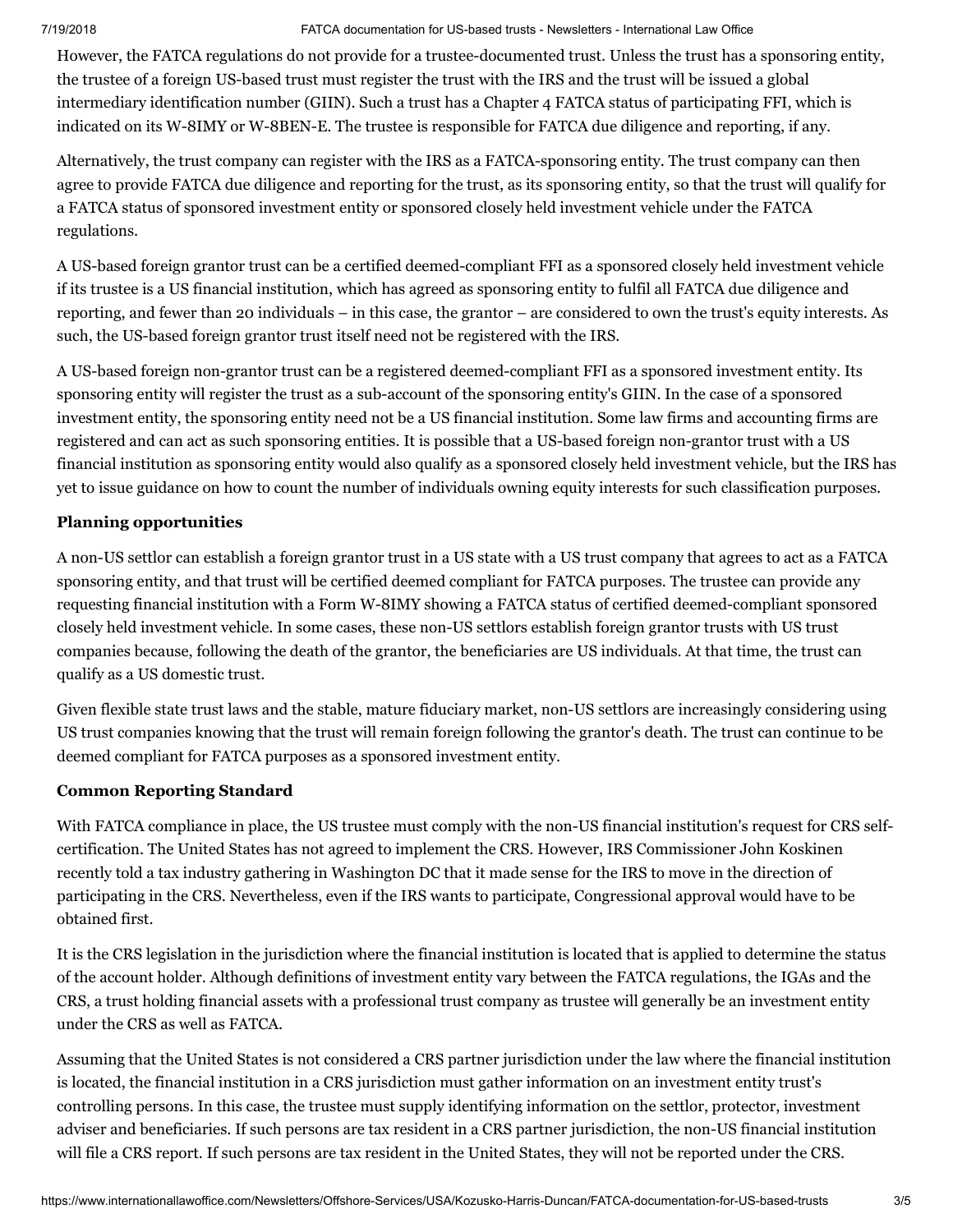# <span id="page-3-0"></span>**Safeguarding personal information and trust confidentiality**

Advisers to multinational families who are being asked to provide personal information for family members – including tax identification numbers and copies of passports – should not hesitate to ask the requesting financial institution what safeguards it has in place to protect the confidentiality, integrity and availability of its customers' information, as identity theft is a serious concern. Safeguarding personal information is the responsibility of the financial institutions that receive, maintain, share, transmit or store such data. Reputable financial institutions should be willing to discuss these safeguards, because they help to prevent fraud and identity theft and enhance customer confidence and trust.

In cases where discretionary beneficiaries of a trust are unaware of the existence of the trust, the family adviser must insist that neither the requesting financial institution nor the trustee send a document request to such beneficiaries when such disclosure would breach the confidentiality requirements of the trust. The settlor or protector can supply identifying information for each discretionary beneficiary, as has always been done under know your customer and anti-money laundering rules. The reportable account holders of a trust classified as an investment entity under both FATCA and the CRS include discretionary beneficiaries in the year that they receive a distribution from the trust. Thus, before any distribution would take place, the discretionary beneficiary would be informed of his or her interest in the trust and asked to sign a tax certification form and consent to reporting.

#### <span id="page-3-1"></span>**Reporting by the United States**

The IRS collects information from withholding agents on withholding tax assessed against non-US persons. It also collects information from US banks on interest earned in accounts held by non-US persons. Under reciprocal FATCA IGAs, this information will be exchanged with the country where the non-US person is tax resident.

Sometimes a US-based trust will own all of the membership interests of a US limited liability company (LLC) that owns the shares of an offshore holding company. The US Treasury Department has recently announced that it will issue proposed regulations requiring foreign-owned, single-member US LLCs to disclose to the IRS their beneficial owners. These regulations will likely require such LLCs to make a report, even if they own no US assets and generate no US-source income. The non-US grantor of a US-based grantor trust owning such an LLC is the beneficial owner for income tax purposes and likely for reporting purposes as well. Information regarding foreign beneficial ownership may be shared with foreign tax authorities.

The offshore holding company itself must provide FATCA and CRS documentation to financial institutions where it holds accounts. Either the company or the financial institution may have an obligation to file a CRS report with regard to non-US individuals who are tax resident in a CRS partner jurisdiction and are considered controlling persons of the company.

#### <span id="page-3-2"></span>**Comment**

Families both inside and outside the United States are finding the FATCA and CRS documentation requests to be overwhelming and relentless. The two initiatives are flushing out taxpayers who have not been properly reporting income and assets in their country of tax residence. Families are well served by advisers who know the rules and can shepherd individuals through the complexity and offer solutions for becoming tax compliant.

For further information on this topic please contact Jennie [Cherry,](http://www.internationallawoffice.com/directory/biography.aspx?r=36050) [Stanley](http://www.internationallawoffice.com/directory/Biography.aspx?g=baf114fa-bb75-4313-94e1-12ccfc39afcc) A Barg or [Rashad](http://www.internationallawoffice.com/directory/Biography.aspx?g=0492e354-f17f-405d-9854-3b36e8b7ccad) Wareh at Kozusko Harris *Duncan's New York office by telephone (+1 212 980 0010) or email [\(jcherry@kozlaw.com,](mailto:jcherry@kozlaw.com?subject=Article%20on%20ILO) [sbarg@kozlaw.com](mailto:sbarg@kozlaw.com?subject=Article%20on%20ILO) or [rwareh@kozlaw.com](mailto:rwareh@kozlaw.com?subject=Article%20on%20ILO)). Alternatively, contact [George](http://www.internationallawoffice.com/directory/Biography.aspx?g=933547e5-d028-4f2c-a296-1b010d9ee953) N Harris Jr at Kozusko Harris Duncan's Washington DC office by* telephone (+1 202 457 7200) or email ([gharris@kozlaw.com\)](mailto:gharris@kozlaw.com?subject=Article%20on%20ILO). The Kozusko Harris Duncan website can be accessed at *[www.kozlaw.com.](http://www.kozlaw.com/)*

Copyright in the original article resides with the named contributor.

The materials contained on this website are for general information purposes only and are subject to the [disclaimer.](https://www.internationallawoffice.com/Information/Disclaimer)